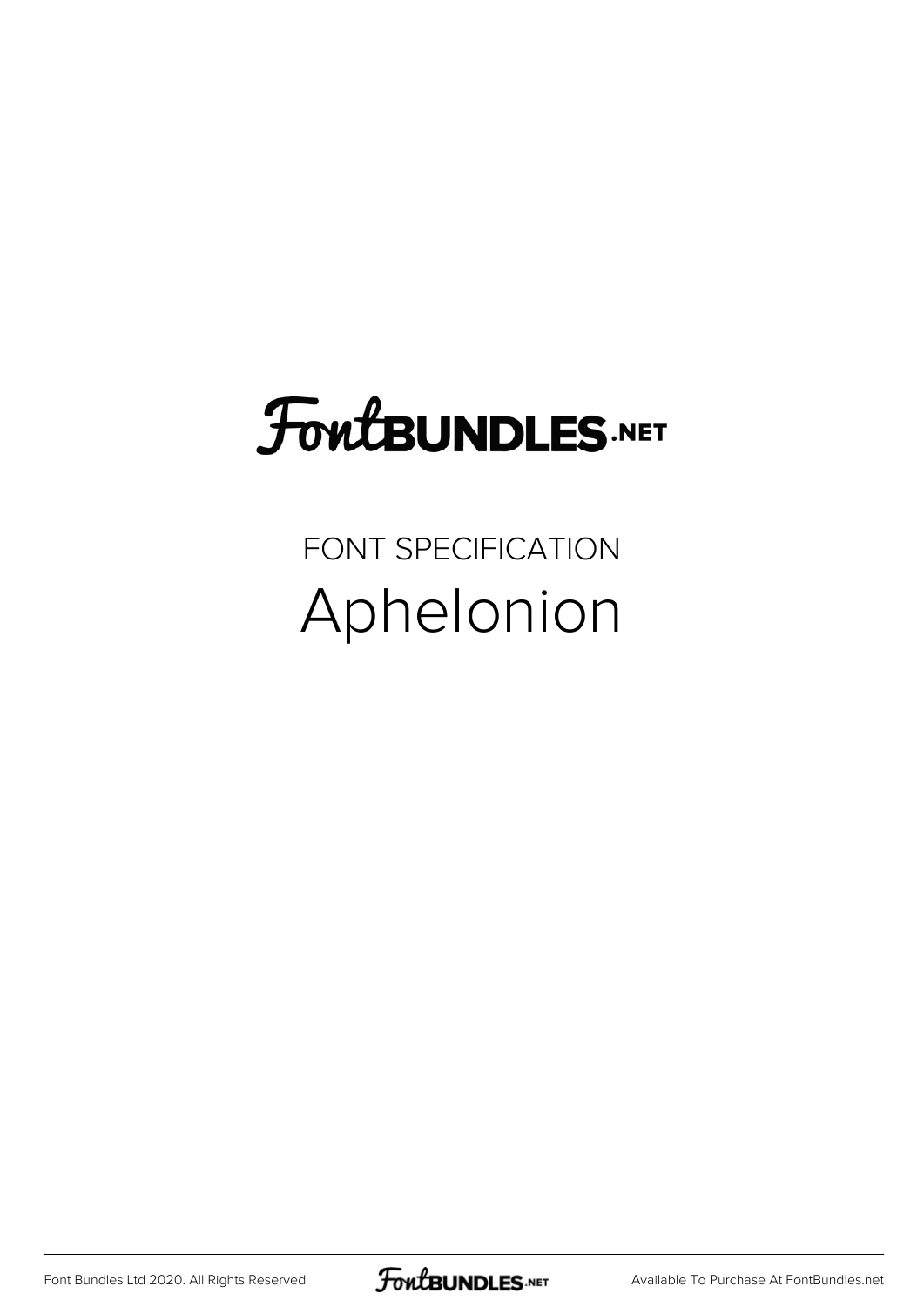#### Aphelonion - Regular

**Uppercase Characters** 

#### **ABCDEFGHIJKLMNOPO RSTUVWXYZ**

Lowercase Characters

#### abcdefghijklmnopqr **stuvwxyz**

Numbers

#### 0123456789

**Punctuation and Symbols** 

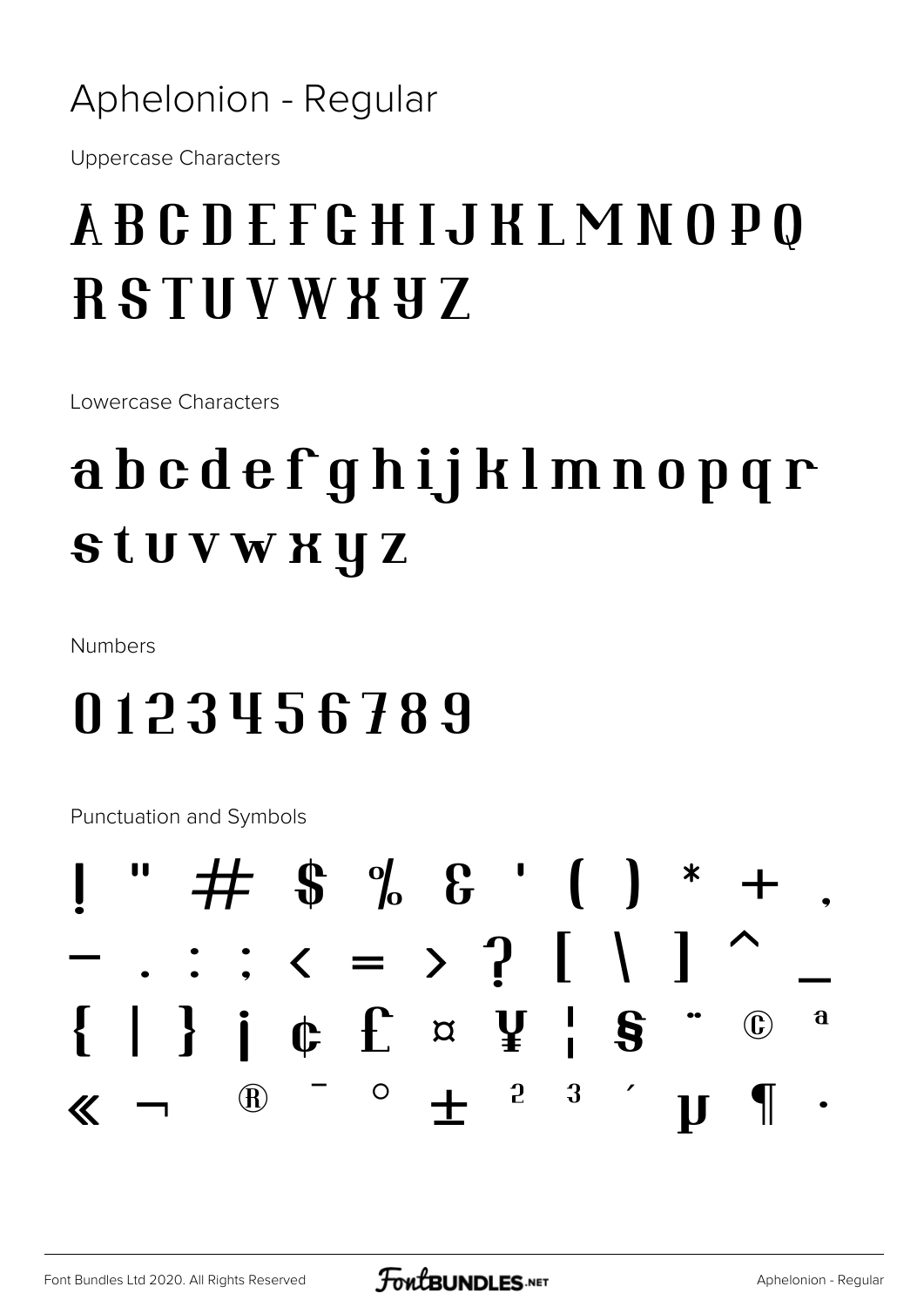$\frac{1}{2}$  0  $\frac{1}{4}$   $\frac{1}{2}$   $\frac{3}{4}$ All Other Glyphs

# À Á Â Ã Ä Å Æ Ç È É Ê Ë Ì Í Î Ï Ð Ñ  $\dot{0}$   $\dot{0}$   $\dot{0}$   $\ddot{0}$   $\ddot{0}$   $\times$   $\dot{0}$   $\dot{0}$   $\dot{0}$ Û Ü Ý Þ ß à á â ã ä å æ ç è é ê ë ì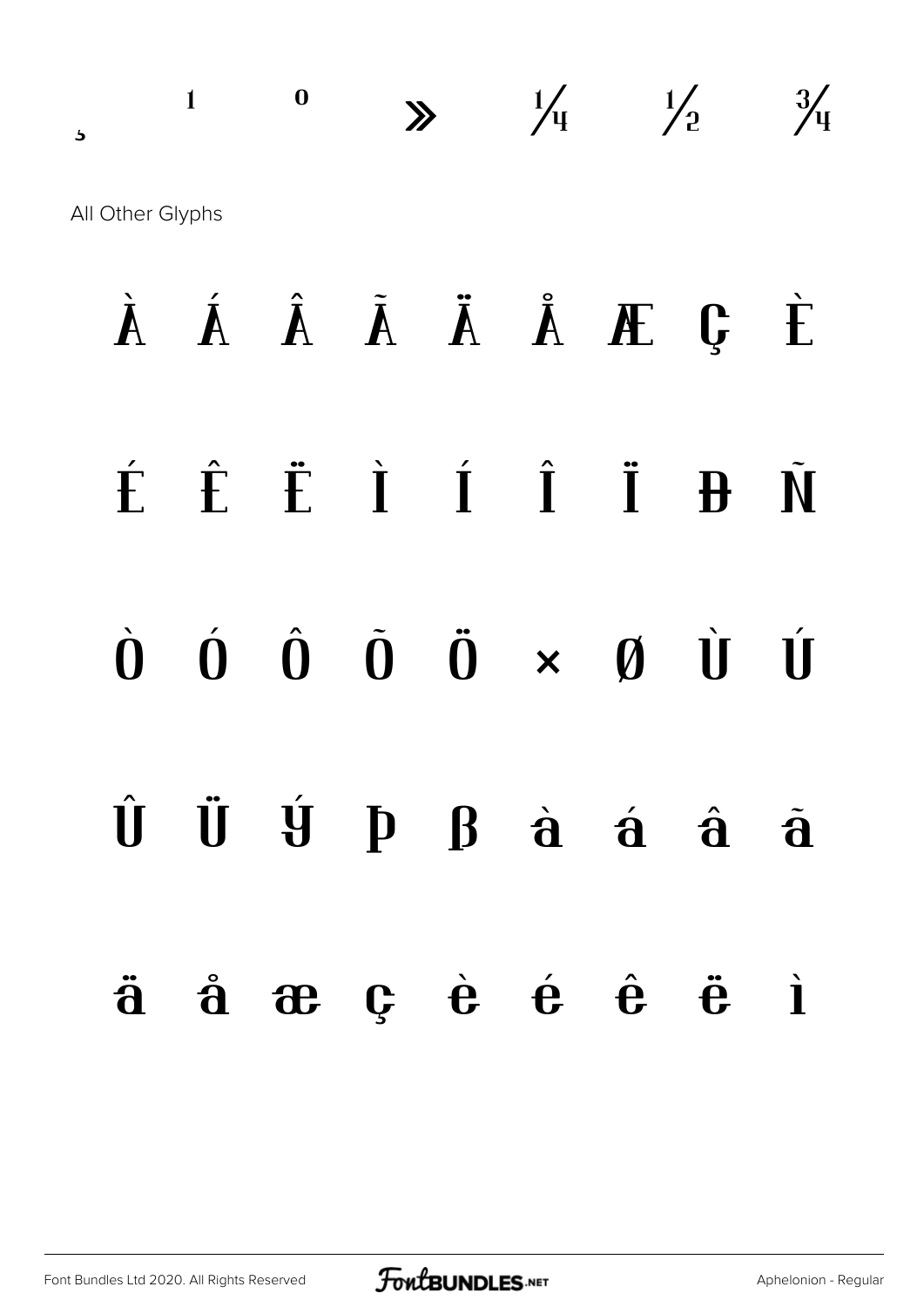